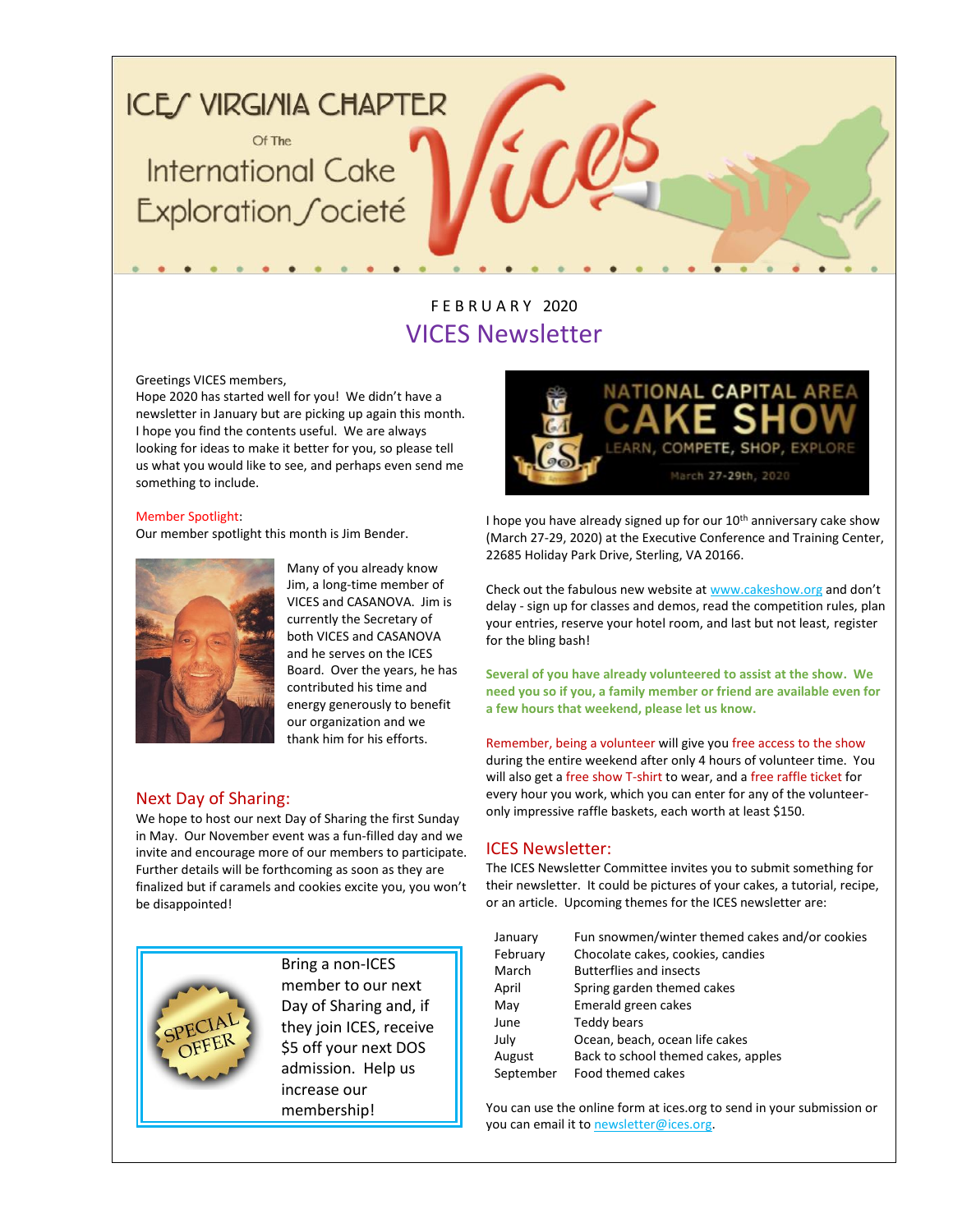#### Your VICES Board: **Representative:** Patricia Martyres, ICJ [Mavric7@aol.com](mailto:Mavric7@aol.com)

#### **Alternate Representative**: Chef Norman R. Davis, CMSA

[norman@thesweetlife.com](mailto:norman@thesweetlife.com)

#### **Secretary:** Jim Bender [JamesGBender@outlook.com](mailto:JamesGBender@outlook.com)

#### **Treasurer:**

Roxanne Roberts [Roxanne.Roberts@washpost.com](mailto:Roxanne.Roberts@washpost.com)

#### Classes:

If you know of any upcoming classes or shows that you think might interest our membership, please feel free to share that information with me and I will include it in the newsletter.

If you plan to attend a cake show this year, attached is a list of shows worldwide.

#### Member Corner:

Do you have a holiday recipe to share? Been to a great class or traveled to a cake show? Read an informative article? Have cake pictures to share? We want to hear from you.

As always, if you have any ideas or suggestions on how we can make VICES better and stronger and our Days of Sharing more fun, I would love to hear from you at [mavric7@aol.com.](mailto:mavric7@aol.com)

#### 2020 Cake Expo updates:



The class schedule has been finalized and includes several new instructors. Registration opens March 1 and the registration fee for members will be \$220.

Linda Rothgeb is designing our VICES cake centerpiece for the show. We will start meeting after our NCACS show to bring that design to life, so let me know at [mavric7@aol.com](mailto:mavric7@aol.com) if you'd like to participate.

The ICES Committee is aiming to make this the best ever cake expo with a step challenge, a sugar art runway show, a wedding cake competition, and a live relay cake challenge. With multiple dining options to satisfy every craving, an on-site spa and fitness center, specialty stores, an arcade, bowling center, and movie theater, the Grand Sierra Resort has something for everyone.

Check out the latest at [cakeexpo.org/.](https://cakeexpo.org/)

#### Recipe:

Here's a recipe I'm planning to try for Valentine's Day!

#### Almond Fingers



1 cup butter 1/2 cup sugar 1 tbsp milk 1 tsp vanilla extract 1/4 tsp salt 2 cups flour • 2 cups toasted, slivered almonds • 6 oz. package of semi-sweet chocolate 2 Tbsp Shortening

#### **Directions**

Beat butter and sugar until light and fluffy. Then add milk, vanilla, salt. With a hand mixer at a low speed beat in flour to mixture.

Stir in chopped almonds.

Wrap dough in plastic and refrigerate overnight. When ready to bake, preheat oven to 350 degrees.

4. Shape dough into 2" fingers and place on ungreased cookie sheet or one lined with parchment paper.

Bake for 15 minutes and then cool on a rack.

In a double boiler, melt chocolate with shortening, stirring to blend until smooth.

Dip one end of each cookie into the chocolate. Let dry.

Store in a loosely covered container at room temperature. Yield: 5 dozen

#### Until next time,



#### **Patricia**

Patricia Martyres, ICJ ICES State Representative, VA Tel: 703.960.2864 Email: [mavric7@aol.com](mailto:mavric7@aol.com)